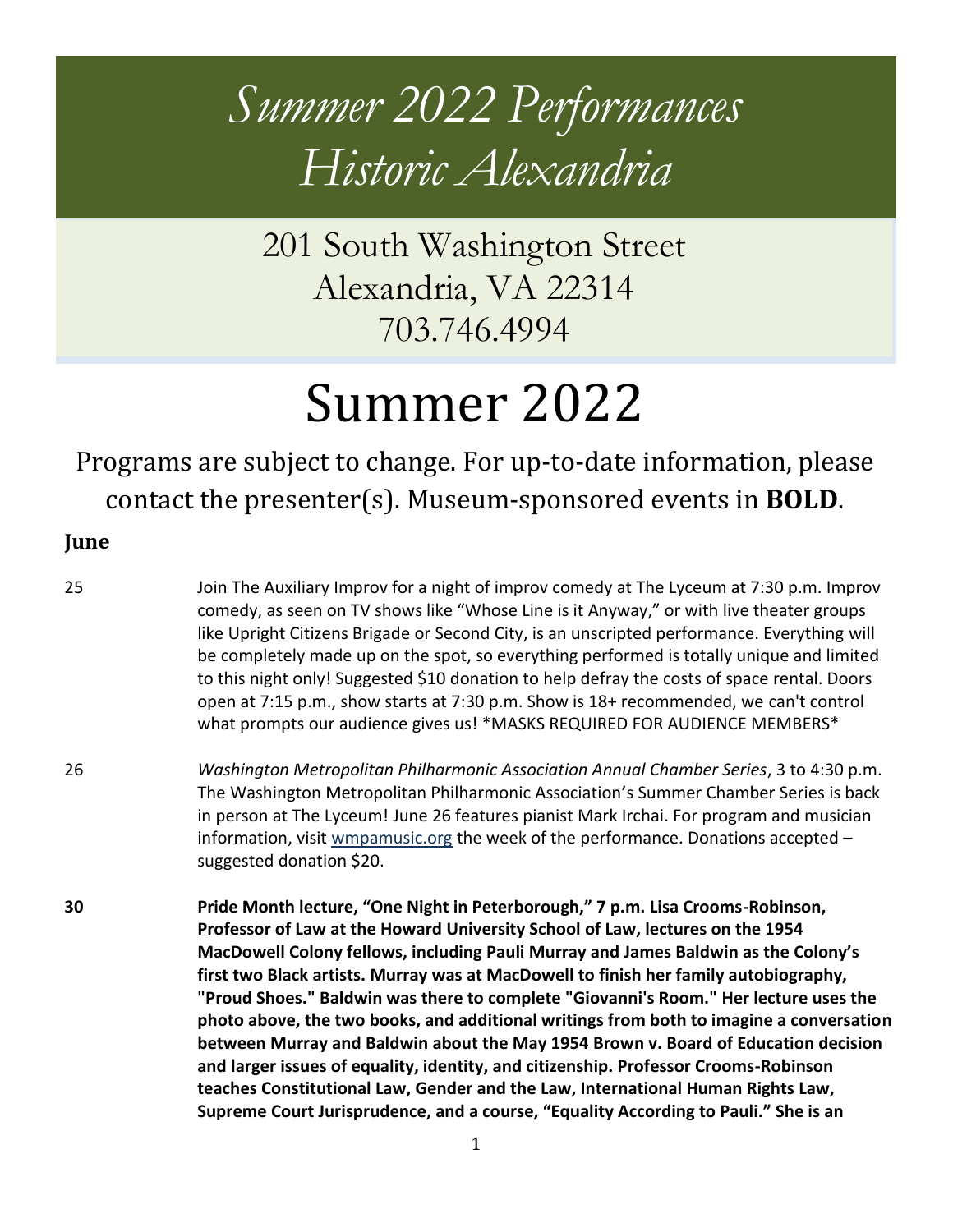## **June**

|                | internationally recognized scholar of race, gender, and human rights. Tickets are \$10 to<br>attend in person, \$6 to attend virtually on Zoom. Purchase tickets at<br>AlexandriaVA.gov/Shop.                                                                                                                                                                                                                                                                                                                                                                                                                                                       |
|----------------|-----------------------------------------------------------------------------------------------------------------------------------------------------------------------------------------------------------------------------------------------------------------------------------------------------------------------------------------------------------------------------------------------------------------------------------------------------------------------------------------------------------------------------------------------------------------------------------------------------------------------------------------------------|
|                |                                                                                                                                                                                                                                                                                                                                                                                                                                                                                                                                                                                                                                                     |
| July           |                                                                                                                                                                                                                                                                                                                                                                                                                                                                                                                                                                                                                                                     |
| $\overline{3}$ | Washington Metropolitan Philharmonic Association Annual Chamber Series, 3 to 4:30 p.m.<br>The Washington Metropolitan Philharmonic Association's Summer Chamber Series is back in<br>person at The Lyceum! July 3 features harpist Heidi Sturniolo. For program and musician<br>information, visit wmpamusic.org the week of the performance. Donations accepted -<br>suggested donation \$20.                                                                                                                                                                                                                                                      |
| 10             | Washington Metropolitan Philharmonic Association Annual Chamber Series, 3 to 4:30 p.m.<br>The Washington Metropolitan Philharmonic Association's Summer Chamber Series is back in<br>person at The Lyceum! July 10 features pianist Haskell Small. For program and musician<br>information, visit wmpamusic.org the week of the performance. Donations accepted -<br>suggested donation \$20.                                                                                                                                                                                                                                                       |
| 17             | Washington Metropolitan Philharmonic Association Annual Chamber Series, 3 to 4:30 p.m.<br>The Washington Metropolitan Philharmonic Association's Summer Chamber Series is back in<br>person at The Lyceum! July 17 features Beau Soir Ensemble. For program and musician<br>information, visit wmpamusic.org the week of the performance. Donations accepted -<br>suggested donation \$20.                                                                                                                                                                                                                                                          |
| 24             | Washington Metropolitan Philharmonic Association Annual Chamber Series, 3 to 4:30 p.m.<br>The Washington Metropolitan Philharmonic Association's Summer Chamber Series is back in<br>person at The Lyceum! July 24 features Alexandria Baroque. For program and musician<br>information, visit <b>wmpamusic.org the week of the performance</b> . Donations accepted -<br>suggested donation \$20.                                                                                                                                                                                                                                                  |
| 30             | Join The Auxiliary Improv for a night of improv comedy at The Lyceum at 7:30 p.m. Improv<br>comedy, as seen on TV shows like "Whose Line is it Anyway," or with live theater groups like<br>Upright Citizens Brigade or Second City, is an unscripted performance. Everything will be<br>completely made up on the spot, so everything performed is totally unique and limited to<br>this night only! Suggested \$10 donation to help defray the costs of space rental. Doors open<br>at 7:15 p.m., show starts at 7:30 p.m. Show is 18+ recommended, we can't control what<br>prompts our audience gives us! *MASKS REQUIRED FOR AUDIENCE MEMBERS* |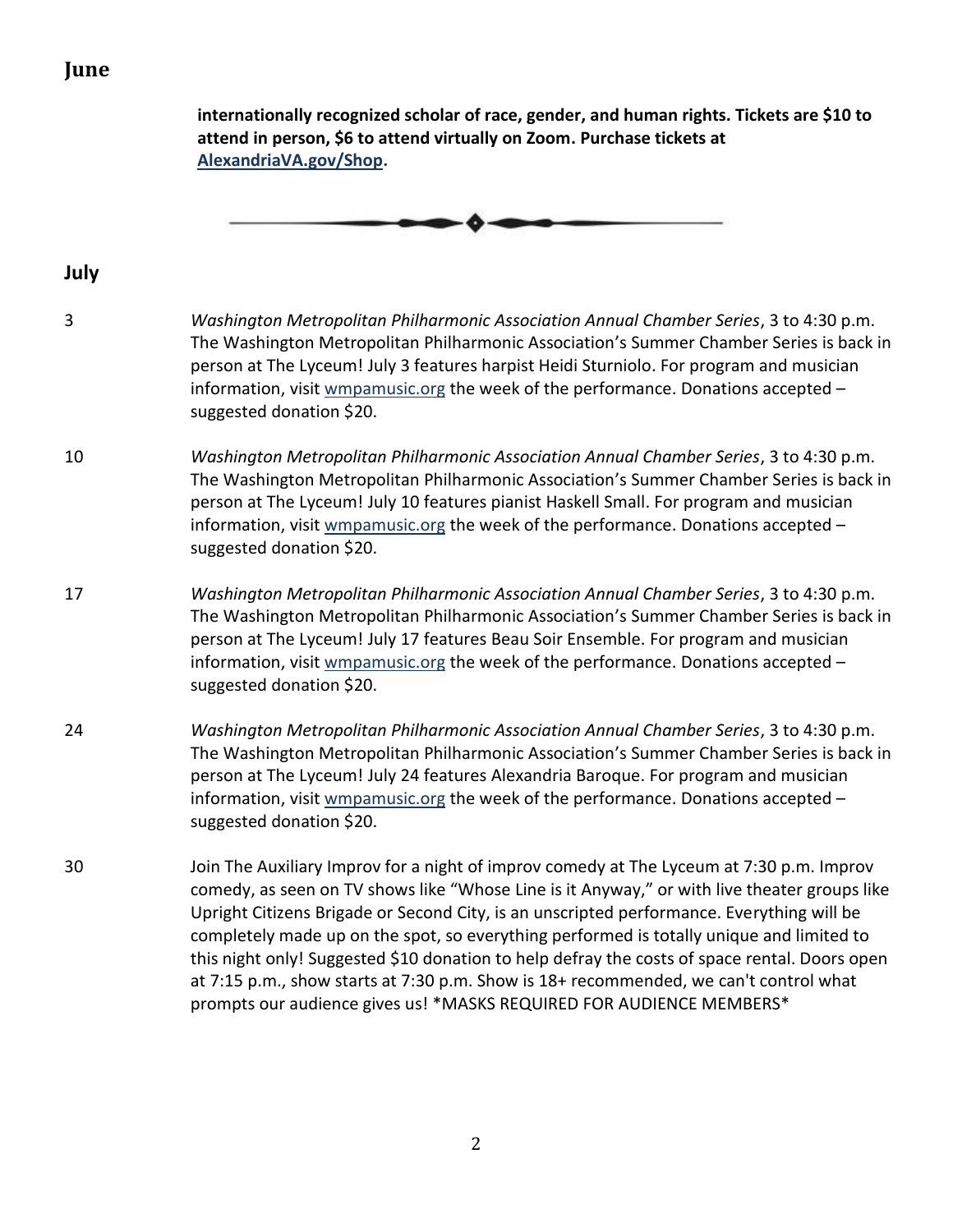## **July**

31 *Washington Metropolitan Philharmonic Association Annual Chamber Series*, 3 to 4:30 p.m. The Washington Metropolitan Philharmonic Association's Summer Chamber Series is back in person at The Lyceum! July 31 features violinist Nusheen Farahani. For program and musician information, visit [wmpamusic.org](http://www.wmpamusic.org/) the week of the performance. Donations accepted – suggested donation \$20.



#### **August**

- 7 *Washington Metropolitan Philharmonic Association Annual Chamber Series*, 3 to 4:30 p.m. The Washington Metropolitan Philharmonic Association's Summer Chamber Series is back in person at The Lyceum! August 7 features Vaughn Ambrose & Friends. For program and musician information, visit [wmpamusic.org](http://www.wmpamusic.org/) the week of the performance. Donations accepted – suggested donation \$20.
- 13 Philomela performs "Voices of Women Voices of Hope," a concert honoring women's suffrage, the passing of the 19<sup>th</sup> amendment, and in solidarity with the women and children of Ukraine, and those who struggle for freedom around the world. 7-8 p.m. for more information, visit [philomelavoices.org.](http://www.philomelavoices.org/)
- 14 *Washington Metropolitan Philharmonic Association Annual Chamber Series*, 3 to 4:30 p.m. The Washington Metropolitan Philharmonic Association's Summer Chamber Series is back in person at The Lyceum! August 14 features cellist Anna Henke. For program and musician information, visit [wmpamusic.org](http://www.wmpamusic.org/) the week of the performance. Donations accepted – suggested donation \$20.
- 21 *Washington Metropolitan Philharmonic Association Annual Chamber Series*, 3 to 4:30 p.m. The Washington Metropolitan Philharmonic Association's Summer Chamber Series is back in person at The Lyceum! August 21 features cellist Sam Runolfson. For program and musician information, visit [wmpamusic.org](http://www.wmpamusic.org/) the week of the performance. Donations accepted – suggested donation \$20.
- 27 Join The Auxiliary Improv for a night of improv comedy at The Lyceum at 7:30 p.m. Improv comedy, as seen on TV shows like "Whose Line is it Anyway," or with live theater groups like Upright Citizens Brigade or Second City, is an unscripted performance. Everything will be completely made up on the spot, so everything performed is totally unique and limited to this night only! Suggested \$10 donation to help defray the costs of space rental. Doors open at 7:15 p.m., show starts at 7:30 p.m. Show is 18+ recommended, we can't control what prompts our audience gives us! \*MASKS REQUIRED FOR AUDIENCE MEMBERS\*